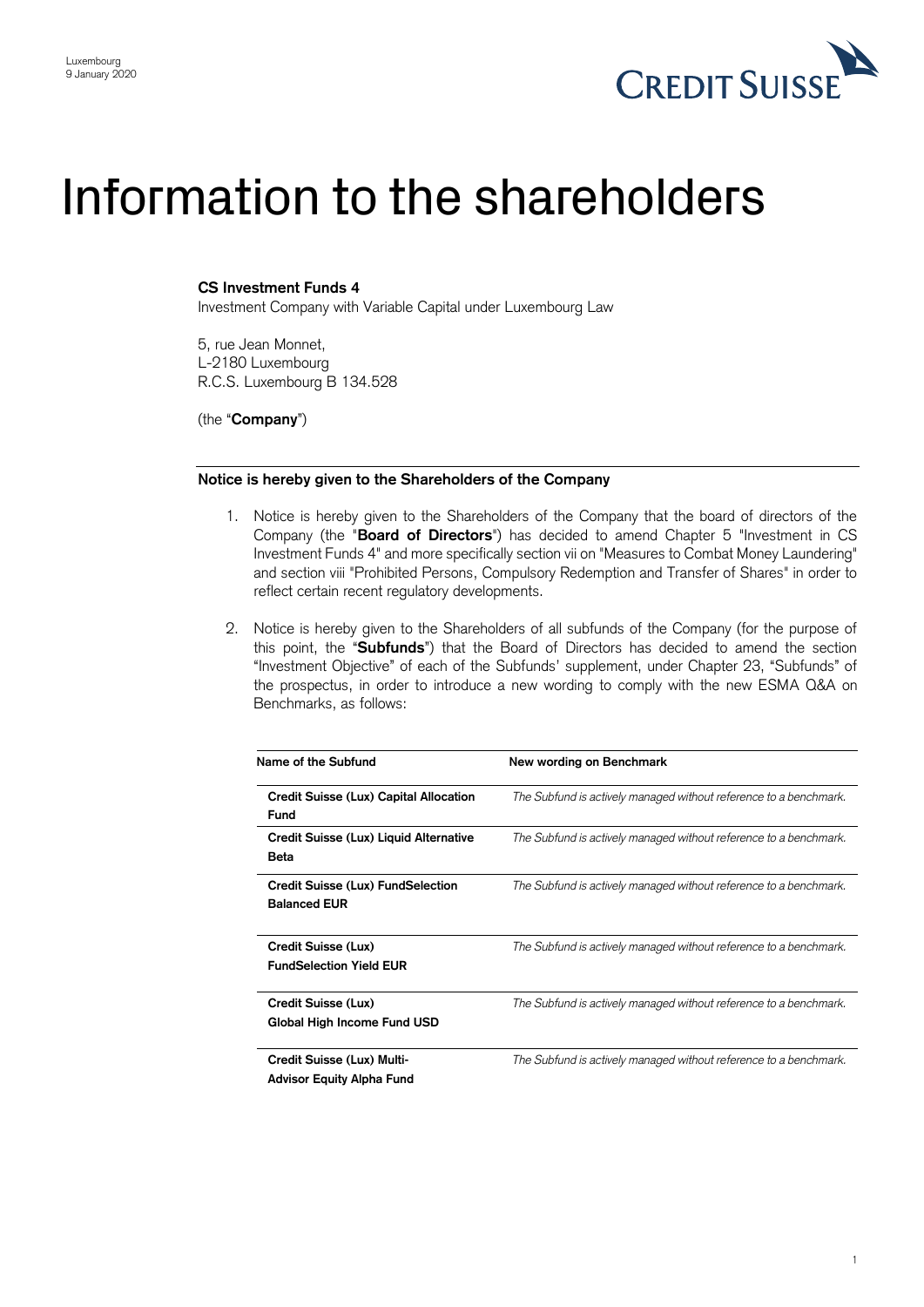| Credit Suisse (Lux)<br>Multimanager<br><b>Emerging Markets Equity Fund</b>   | This Subfund aims to outperform the return of the MSCI EM (NR)<br>benchmark. The Subfund is actively managed. The benchmark is<br>used as a reference point for portfolio construction. The majority of<br>the Subfund's exposure to securities will refer to, and have<br>weightings derived from, the benchmark. The Investment Manager<br>will use its discretion to overweight or underweight certain<br>components of the benchmark and may invest in companies or<br>sectors not included in the benchmark in order to take advantage of<br>specific investment opportunities. It is thus expected that the<br>performance of the Subfund will significantly deviate from the<br>benchmark.                                  |
|------------------------------------------------------------------------------|------------------------------------------------------------------------------------------------------------------------------------------------------------------------------------------------------------------------------------------------------------------------------------------------------------------------------------------------------------------------------------------------------------------------------------------------------------------------------------------------------------------------------------------------------------------------------------------------------------------------------------------------------------------------------------------------------------------------------------|
| Credit Suisse (Lux)<br>Multimanager<br><b>Enhanced Fixed Income USD Fund</b> | The Subfund aims to outperform the return of the Bloomberg<br>Barclays Global High Yield (TR) (USD-H) benchmark. The Subfund<br>is actively managed. The benchmark is used as a reference point<br>for portfolio construction. The majority of the Subfund's exposure to<br>securities will refer to, and have weightings derived from, the<br>benchmark. The Investment Manager will use its discretion to<br>overweight or underweight certain components of the benchmark<br>and may invest in companies or sectors not included in the<br>benchmark in order to take advantage of specific investment<br>opportunities. It is thus expected that the performance of the<br>Subfund will materially deviate from the benchmark. |
| Credit Suisse (Lux) Multi-Trend Fund                                         | The Subfund is actively managed without reference to a benchmark.                                                                                                                                                                                                                                                                                                                                                                                                                                                                                                                                                                                                                                                                  |
| Prima Multi-<br>Credit Suisse (Lux)<br><b>Strategy Fund</b>                  | The Subfund is actively managed without reference to a benchmark.                                                                                                                                                                                                                                                                                                                                                                                                                                                                                                                                                                                                                                                                  |
| Credit Suisse (Lux) Multialternative<br>Fund                                 | The Subfund is actively managed without reference to a benchmark.                                                                                                                                                                                                                                                                                                                                                                                                                                                                                                                                                                                                                                                                  |
| Credit Suisse (Lux) Focus Momentum                                           | The Subfund is actively managed without reference to a benchmark.                                                                                                                                                                                                                                                                                                                                                                                                                                                                                                                                                                                                                                                                  |

3. Notice is hereby given to the Shareholders of the Company that the Board of Directors has decided to amend Chapter 6 "Investment Restrictions", especially item 5), in order to clarify (a) that the Management Company may also charge a management fee for investments in Target Funds considered to be Affiliated Funds; (b) that the cumulative management fee at Subfund and Target Fund level for Subfunds investing more than 10% of the total net assets in Target Funds will be specified in the supplement of the relevant Subfunds in Chapter 23, "Subfunds".

In this context, the Section "Costs associated with Investments in Target Funds", under Chapter 23, "Subfunds" of the prospectus will be amended or added in the following Subfunds:

Credit Suisse (Lux) FundSelection Balanced EUR

Credit Suisse (Lux) FundSelection Yield EUR

Credit Suisse (Lux) Global High Income Fund USD

- Credit Suisse (Lux) Multimanager Emerging Markets Equity Fund
- Credit Suisse (Lux) Multimanager Enhanced Fixed Income USD Fund
- Credit Suisse (Lux) Prima Multi-Strategy Fund
- 4. Notice is hereby given to the Shareholders of **Credit Suisse (Lux) Multimanager Enhanced Fixed Income USD Fund** (for the purpose of this point, the **"Subfund"**) that the Board of Directors has decided to amend the Subfund's investment principles to allow the Subfund to take full exposure (i.e. up to 100% of its net assets) to Target Funds investing in non-investment grade bonds. The benchmark has changed from the Bloomberg Barclays Global Aggr.(TR) (Hedged into USD) benchmark to the Bloomberg Barclays Global High Yield (TR) (USD-H) benchmark.

The Section "Investment Principles" of the Subfund's supplement, under Chapter 23, "Subfunds" of the prospectus will be amended to reflect the foregoing.